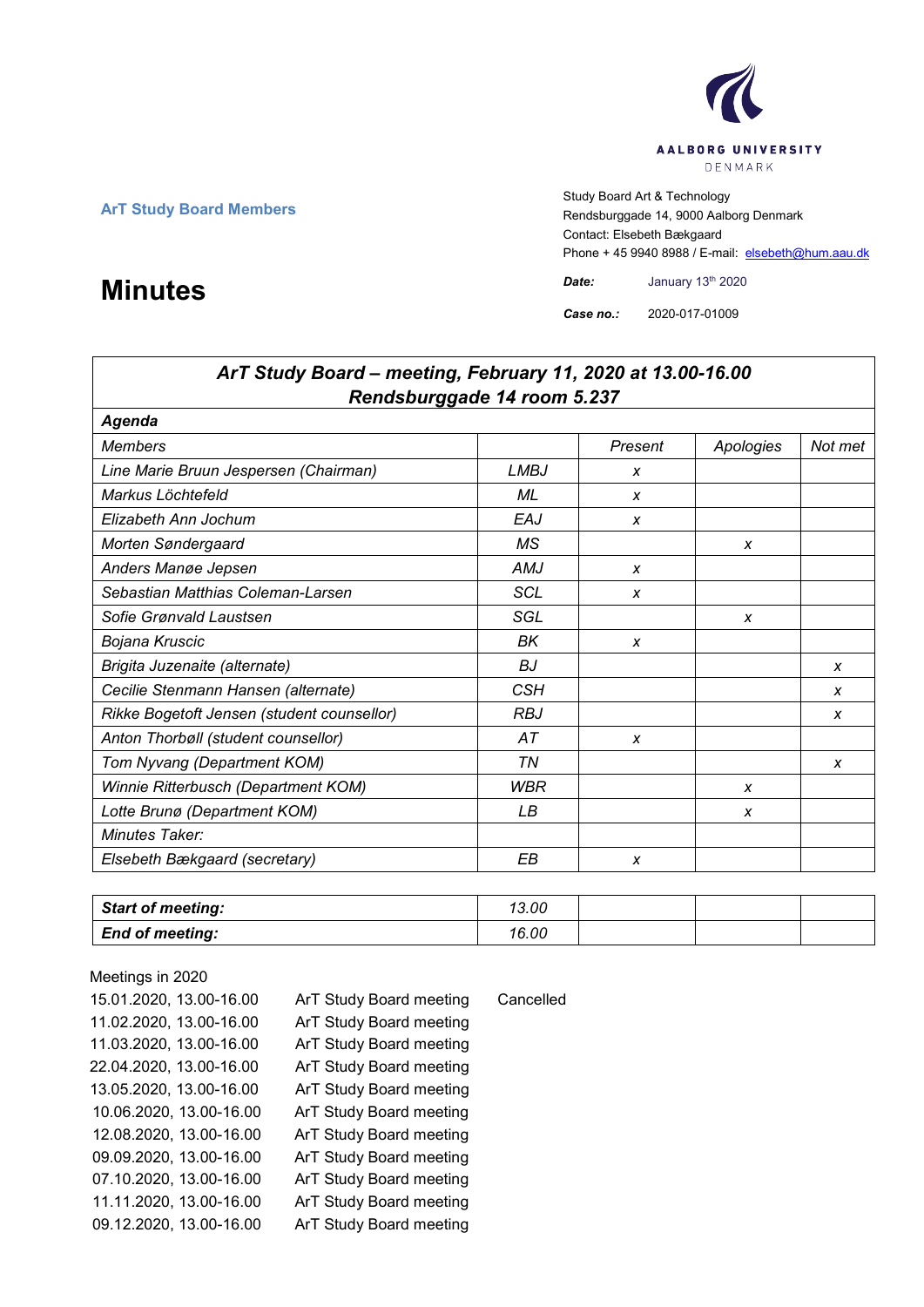| Items: |                                                                                                                                                                                                                                                                                                              |
|--------|--------------------------------------------------------------------------------------------------------------------------------------------------------------------------------------------------------------------------------------------------------------------------------------------------------------|
| 1.     | Approval of Agenda 11.02.2020                                                                                                                                                                                                                                                                                |
|        | Approved with two new items added (5 and 6) – requested by AMJ. "Any other business" is now<br>item 7.                                                                                                                                                                                                       |
| 2.     | Approval of Minutes 11.12.2019                                                                                                                                                                                                                                                                               |
|        | Approved.                                                                                                                                                                                                                                                                                                    |
| 3.     | News:                                                                                                                                                                                                                                                                                                        |
|        | LMBJ welcomes the new members of the study board Markus Löchtefeld and Bojana Kruscic.                                                                                                                                                                                                                       |
|        | LMBJ and AMJ were re-elected as chair of study board and vice chair of study board respectively.                                                                                                                                                                                                             |
|        | Media Arts Cultures is now part of this study board. We will be dealing with study guides, evalua-<br>tion, requisitions etc.                                                                                                                                                                                |
|        | Media Arts Cultures are to select one or two student observers to represent them in the study<br>board.                                                                                                                                                                                                      |
| 3.a.   | <b>Chair of Study Board (LMBJ)</b>                                                                                                                                                                                                                                                                           |
|        | Guest lectures are already planned. We are sharing with Media Arts Cultures this semester. For next<br>semester, good ideas for guest lectures are most welcome. SCL and EAJ have suggestions.                                                                                                               |
| 3.b.   | <b>Students:</b>                                                                                                                                                                                                                                                                                             |
|        | AT: Students on 4 <sup>th</sup> semester want to make something event based and bring more people in.                                                                                                                                                                                                        |
| 3.c.   | <b>Student counsellors (RBJ/AT)</b>                                                                                                                                                                                                                                                                          |
|        | AT: We are planning the open house right now.<br>1 <sup>st</sup> semester will bring one light section back for the open house.                                                                                                                                                                              |
|        | LMBJ asked for ideas to recruit students. What could we do? Please bring suggestions for our next<br>meeting, so we can make decisions.                                                                                                                                                                      |
| 3.d.   | The Department (TN/WBR)                                                                                                                                                                                                                                                                                      |
|        | N/A                                                                                                                                                                                                                                                                                                          |
| 4.     | <b>Evaluation of Fall semesters (Attachment)</b>                                                                                                                                                                                                                                                             |
|        | ArT1:<br>Language change is not included in the report, but it seems to be a happy and homogeneous se-<br>mester, which is also reflected in the report. Suggestions for improvement of the courses. The<br>teaching staff to take this into consideration.                                                  |
|        | It was noticed that 1 <sup>st</sup> semester included a statement about 5 <sup>th</sup> semester. [It has been ascertained<br>after the meeting that the filter used was correct. The reason for this comment is put down to the<br>student having selected the wrong semester, when filling out the survey] |
|        | The small course modules linked to semester modules seem to be too packed and stressful. The<br>students want more space in the schedule to dwell on taught topics.                                                                                                                                          |
|        | Group formation was stressful.                                                                                                                                                                                                                                                                               |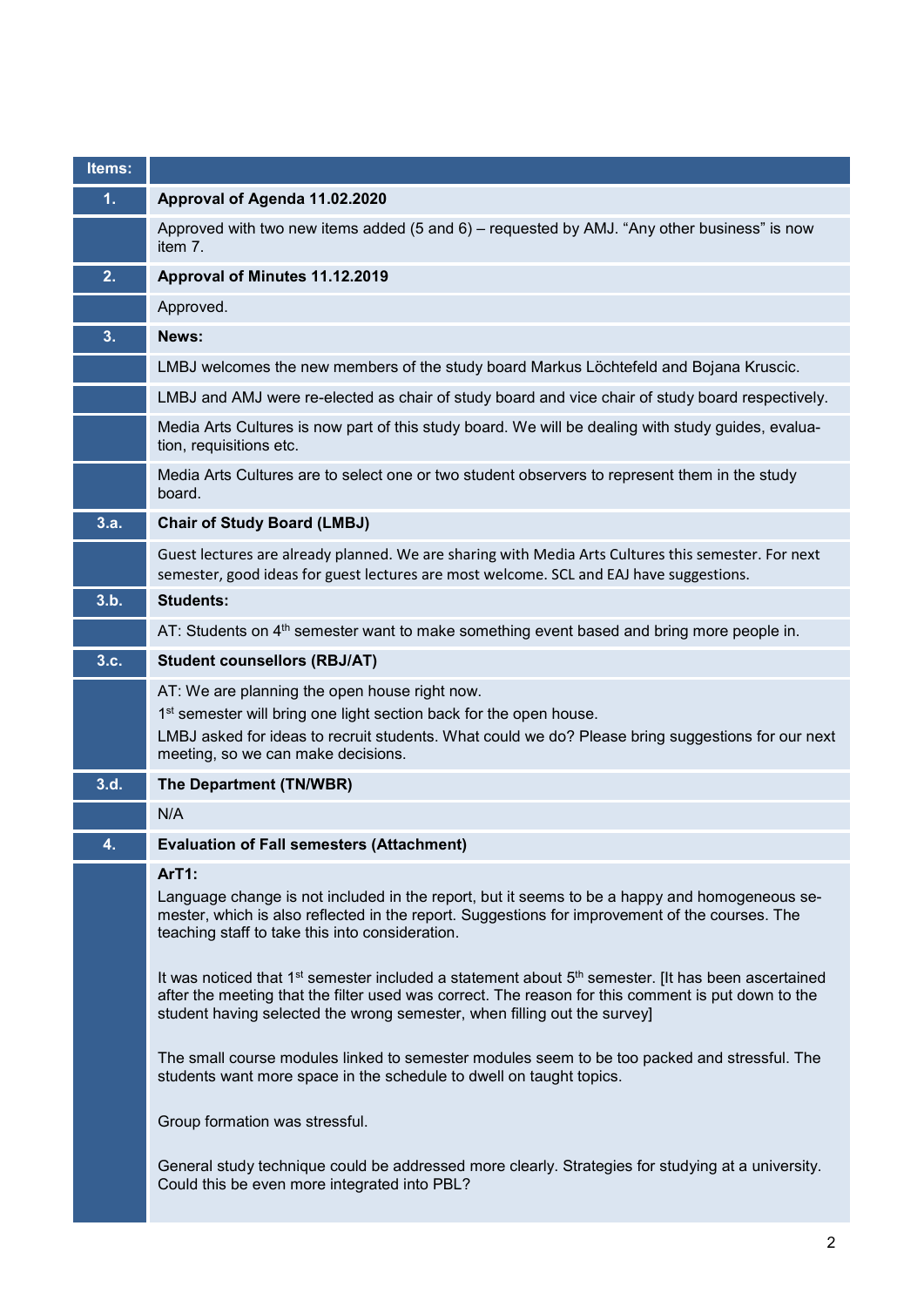In general, it is a good idea to reiterate the learning goals for all courses.

## **ArT3:**

In general, the semester seem to run okay, no major complaints.

Group formation went well, very fast. Max. 6 groups and the students had two weeks to make the groups.

Art and Technology Concept Design were highly praised.

Programming will be more spread out next time.

Artistic and Academic Methodology: One book follow through, but not clear why this book is there. At one lecture only 4 students showed up, which led to a discussion in the study board about how students prioritize.

We are confident that the work we are doing on Artistic and Academic Methodology is moving in the right direction.

The students want to use Slack.

ML mentioned that Microsoft Teams could be an alternative for this. You can do the same things as in Slack and it is free.

### **ArT5:**

Coordinator report not available. Postponed until next meeting.

#### **Study environment evaluation:**

A draft for action plan was submitted and discussed:

LMBJ: Chairs are uncomfortable and hard to adjust: This comes up frequently. It may be that the alternative offered could be even worse. The study board investigates with CAS, what the options are.

Better waste separation: The students lack options to get rid of waste and materials from the wet lab (concrete, plaster). When the lab is closed, there are no outside possibilities.

Recycling would be nice.

More activities besides the RUS-trip: There were activities but not many showed up.

A new RUS-coordinator to be hired who can set up a good programme and take these comments into consideration.

The action plan was approved.

LMBJ: Has ordered a couple of banners that will fit on the stairs and can be used for Studiepraktik etc. and also brought to events outside of AAU.

#### **5. Delegation of formal decision making from the study board to the chair of study board (re. dispensations, merit or the like).**